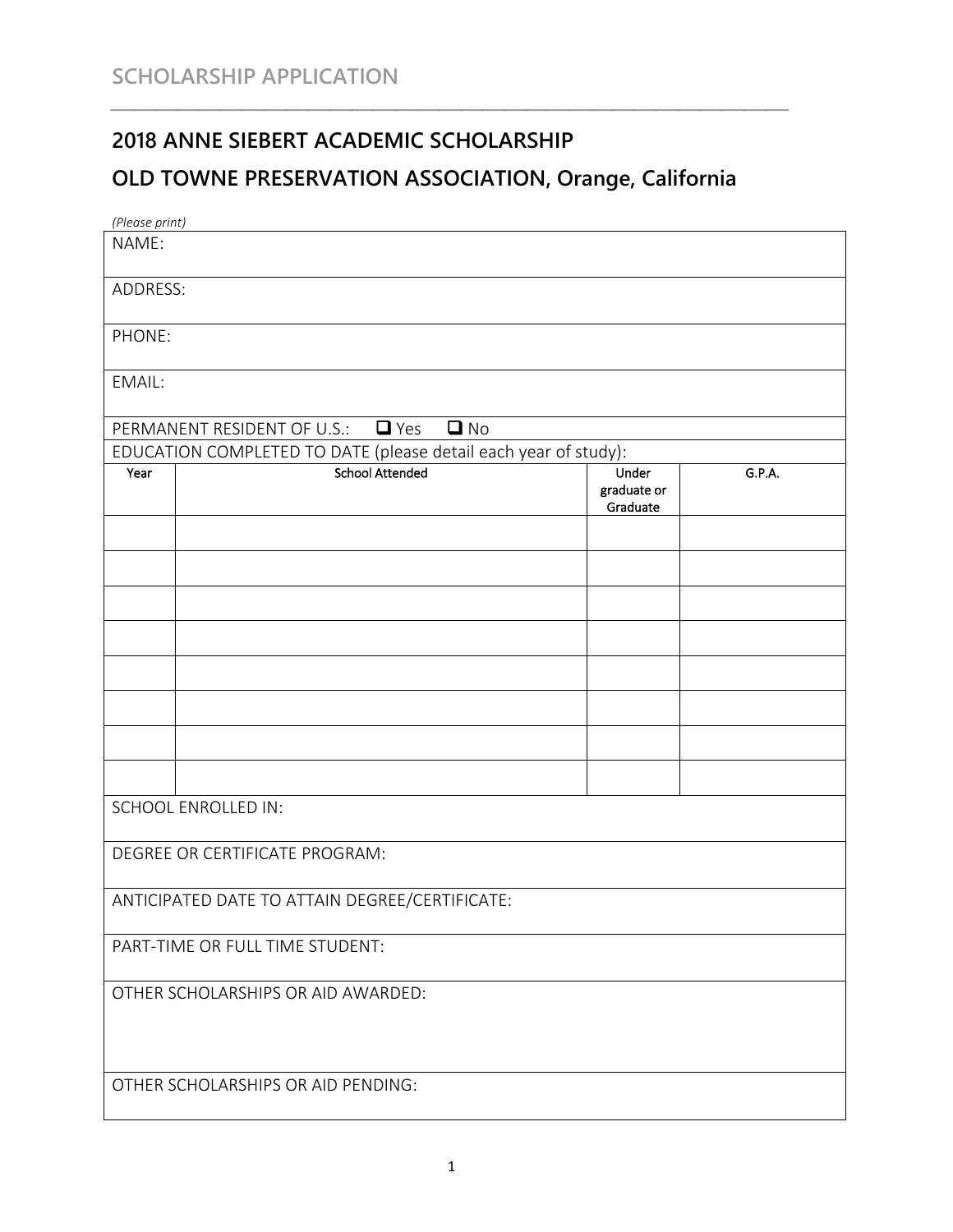# **2018 ANNE SIEBERT ACADEMIC SCHOLARSHIP OLD TOWNEPRESERVATION ASSOCIATION, Orange, California**

*(Please attach any additional sheets as needed with your name on each)*

PRINT NAME:

Awards or recognition have you received related to your area of academic interest:

Activities and work experience other than those directly related to your college or graduate experience; may include community service, volunteering, part-time and/or full-time employment, and the time periods during which you were involved:

Attach an essay describing why you believe you should be awarded the OTPA Anne Siebert Academic Scholarship. In addition to matters you deem important, please address your commitment to becoming a contributor and/or leader to the field of historic preservation, your background, educational focus, and how you expect your current education to facilitate these goals.

#### CERTIFICATION:

I certify that all the information included in this application is true and complete.

Name Date **Date** Date **Date** Date **Date** Date **Date** Date **Date** Date **Date** Date

\_\_\_\_\_\_\_\_\_\_\_\_\_\_\_\_\_\_\_\_\_\_\_\_\_\_\_\_\_\_\_\_\_\_\_\_\_\_\_\_\_\_\_\_\_\_\_\_\_\_\_\_\_\_\_\_\_\_\_\_\_\_\_\_\_\_\_\_\_\_\_

Return the application to and accompanying materials by March 31, 2018 to: